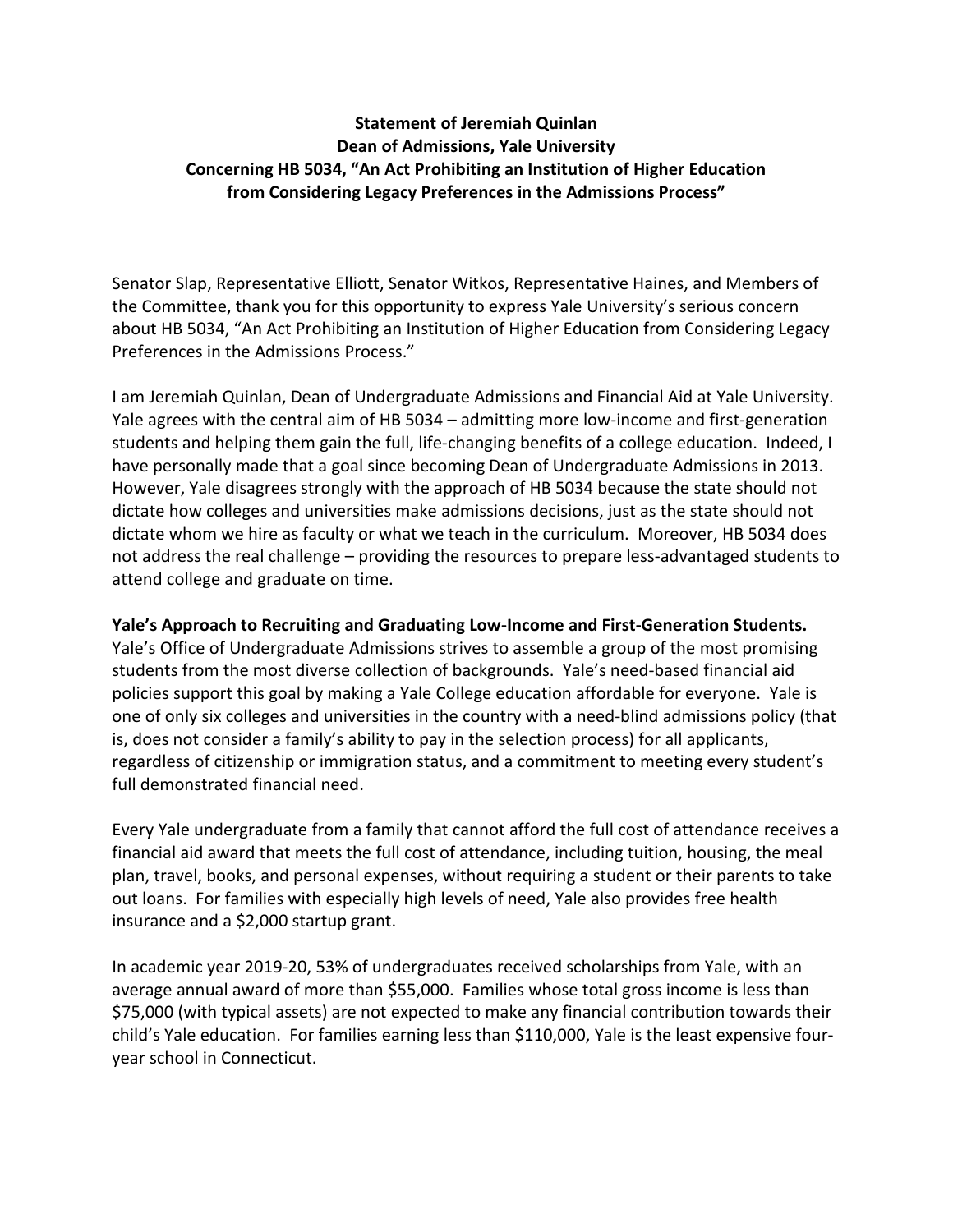Yale has significantly increased its investments in undergraduate aid and has expanded outreach and recruitment efforts for students from lower-income backgrounds. As a result of these efforts, between 2006 and 2020, the average price paid by families receiving financial aid fell by 17% in nominal dollars and by 35% when adjusted for inflation. In 2005, 43% of Yale College students graduated with loan debt; last year only 15% of graduating seniors opted to take out a loan. Since 2006, the annual budget for Yale College financial aid has more than tripled to over \$218 million. Every dollar of that budget was awarded on the basis of financial need alone.

In 2017, Yale opened two new residential colleges which allowed for an expansion in undergraduate enrollment by 15%. Yale has also developed and invested in programs to ensure the success of first-generation and low-income students. The First-Year Scholars at Yale (FSY) program offers a free five-week summer residential program in writing and math to incoming low-income students from under-resourced high schools. Online Experiences for Yale Scholars (ONEXYS) provides a larger cohort of incoming students with a personalized preparatory curriculum in mathematics. Students on financial aid can apply for emergency financial assistance for unanticipated expenses. Academic advisors and subject expert tutors are affiliated with each of Yale's 14 small residential colleges and are accessible through academic departments, cultural houses, and the innovative Poorvu Center for Teacher and Learning, where all students have free access to writing and math tutors.

For the cohort of students who started at Yale in 2013, the six-year graduation rate for Pell Grant recipients was 96% – among the highest in the nation, and virtually equal to Yale's overall six-year graduation rate of 97%.

In our view, these are the types of strategies and investments that are needed to increase the number of low-income, first-generation, or other underrepresented students who are admitted to Connecticut colleges and universities – and, equally important, who graduate.

**The State Should Not Dictate Who Is Admitted to College.** The process for selecting students for admission, together with the processes for hiring faculty and deciding which courses to offer, defines a campus community and culture. Accordingly, federal and state policy and Supreme Court precedent have long respected the autonomy of educational institutions in these most fundamental mission-driven policies and practices. We urge the General Assembly to exercise restraint and avoid intruding into the academic decision-making of Connecticut's public and private institutions of higher education.

The US Supreme Court has held repeatedly that academic freedom is protected by the First Amendment, and landmark cases have recognized that, "The freedom of a university to make its own judgments as to education includes the selection of its student body." *Regents of Univ. of California v. Bakke*, 438 U.S. 265, 312 (1978). Just as every Connecticut college or university teaches different classes in different ways in fulfillment of its educational mission, each institution should likewise be allowed to assemble a student body that promotes its educational goals through diversity, community, and tradition. A university may make a voluntary decision